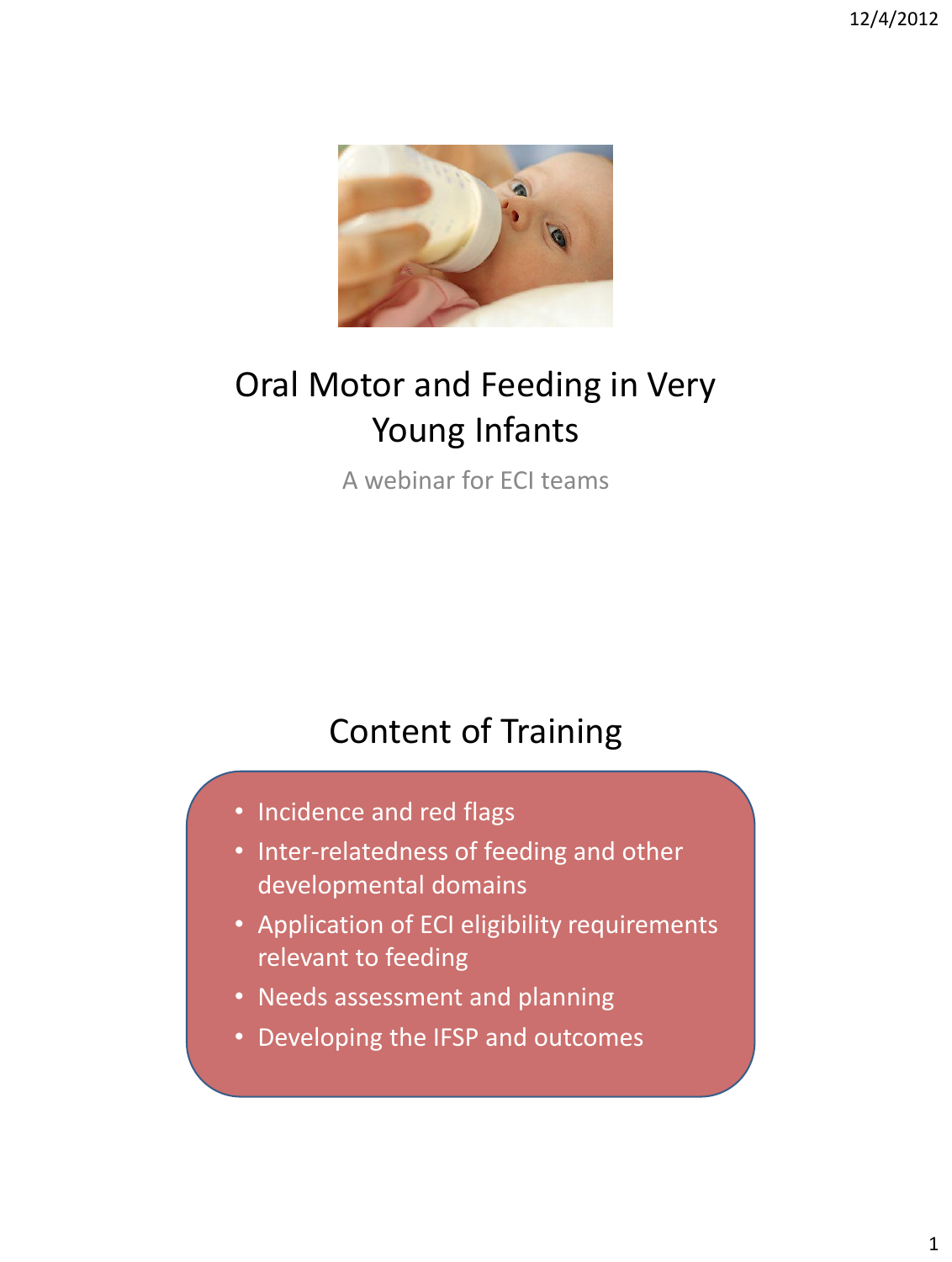### Incidence & Prevalence



#### Incidence and Prevalence

- Feeding difficulties can continue as the infant gets older
- Feeding difficulties may be identified later, as volume of fluid intake increases

*Although parents voice concern about feeding on average around 7.4 months of age, they are not referred to EI until 15.7 months of age - Bailey Jr., et. Al. (2004*)

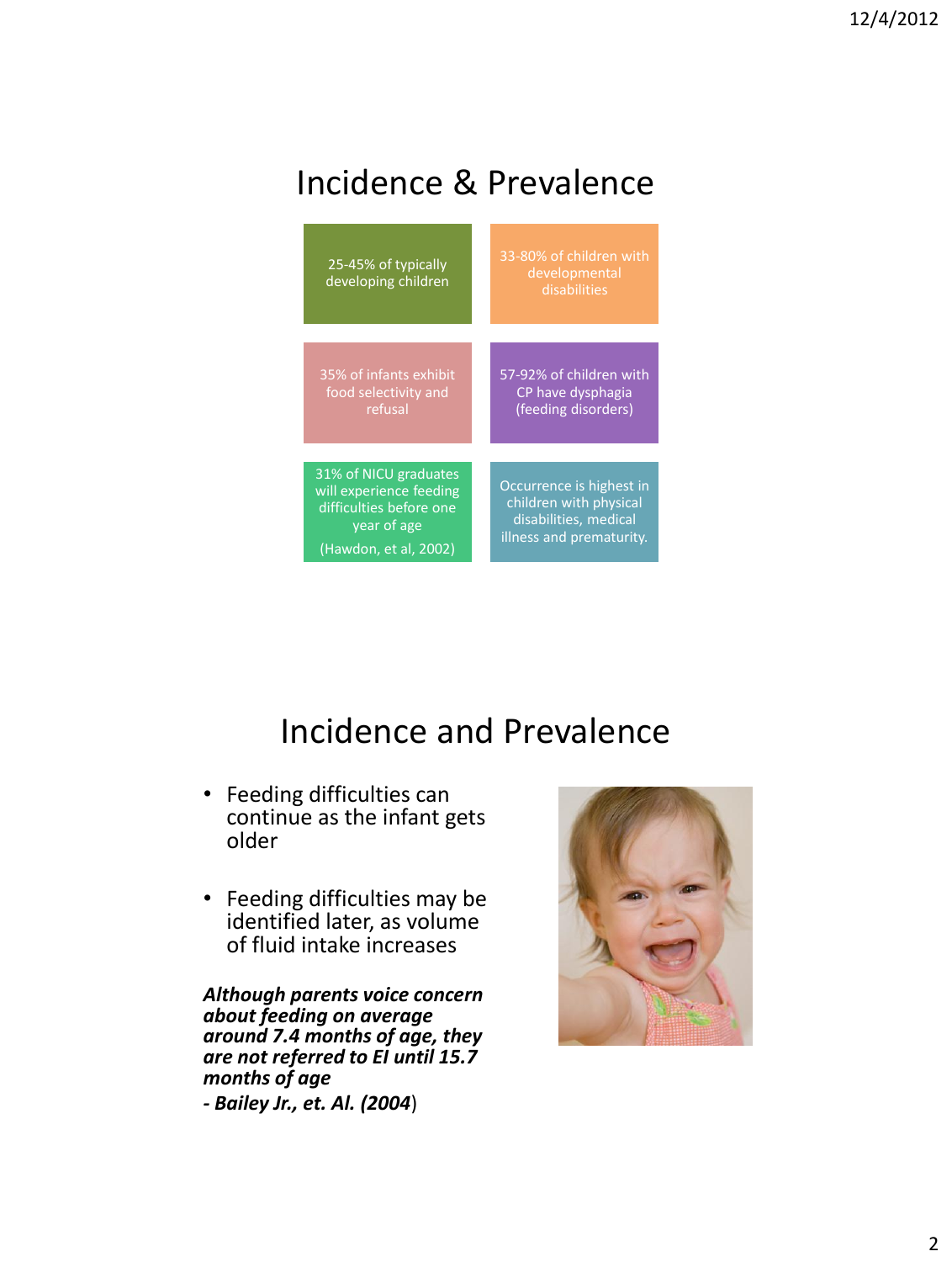#### Don't Wait!

- Feeding is a developmental process
- Early experiences are key to longterm success
- When feeding development is interrupted, children may demonstrate
	- Oral sensorimotor dsyfunction
	- Undernutrition (FTT)
	- Poor growth
	- Delayed development
	- Poor academic achievement
	- Psychological problems
	- Loss of overall health and wellbeing



From Jenny McGlothlin in webinar Assessment & Intervention of Feeding in the Young Infant<br>
the Young Infant<br>
5

#### Red Flags for Feeding/Oral Motor

- Oral-motor dysfunction
- Medical Hx of Dx related to feeding disruption
	- EX: Bronchopulmonary Dysplasia, cardiac, neuro impairment, GERD
- Supplemental tube feedings
- Failure to match diet/quantity to developmental age
- Poor meal scheduling or other parental feeding strategies



6

From Jenny McGlothlin in webinar Assessment & Intervention of Feeding in the Young Infant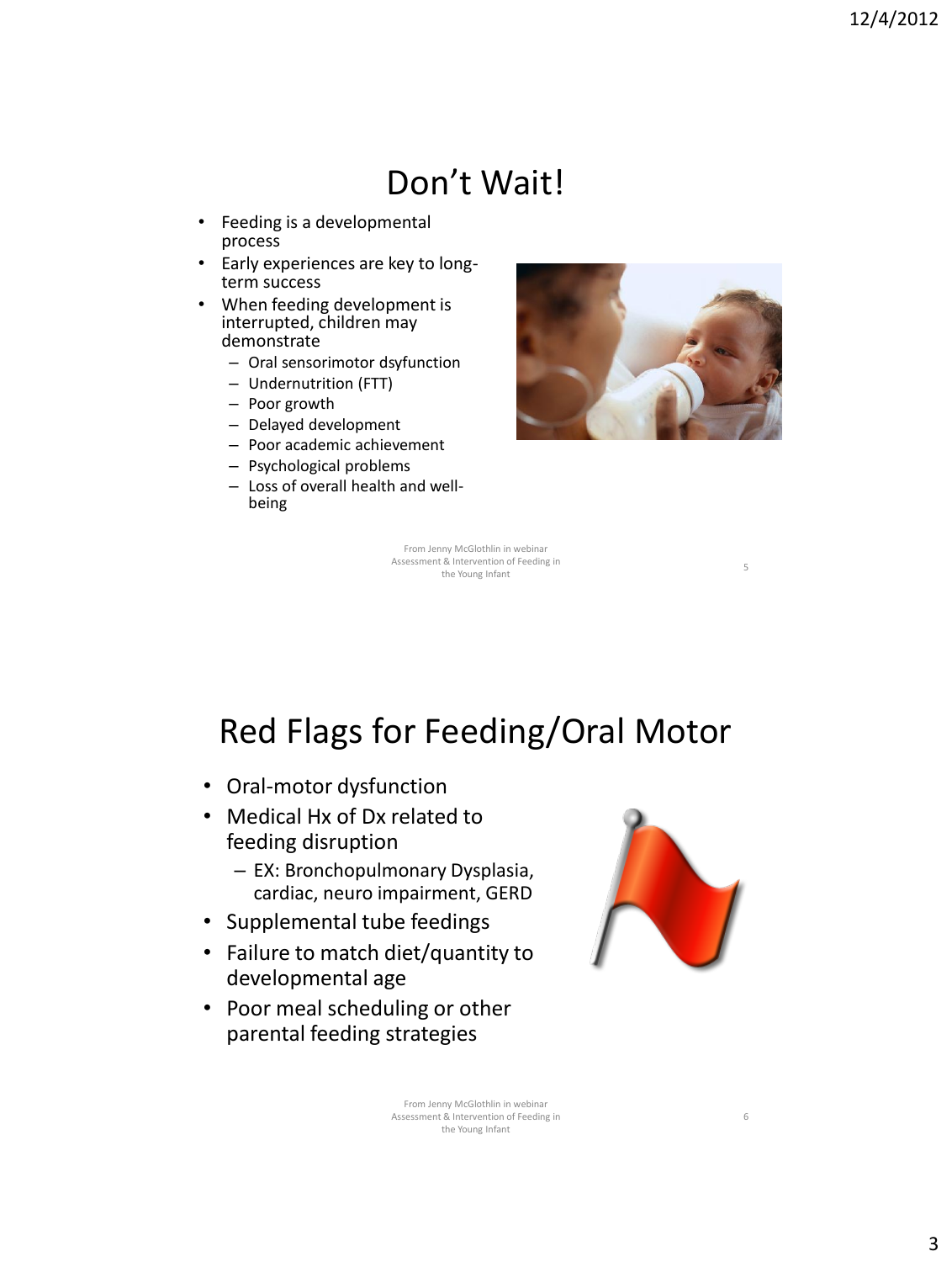#### Red Flags for Feeding/Oral Motor

- Excessive gagging or recurrent cough w/feeding
- Severe irritability or behavior problems during feeds
- History of recurrent pneumonia and feeing difficulties
- Lethargy or decreased arousal during feeding
- Unexplained food refusal and under nutrition



#### Recommendation for ECI Teams

**Ensure that a SLP or an OT (or other staff qualified to assess feeding) evaluates every infant who is under 6 months of age. Any time there are questions regarding feeding or oral motor, be sure to consult with the SLPs or OTs in your program.**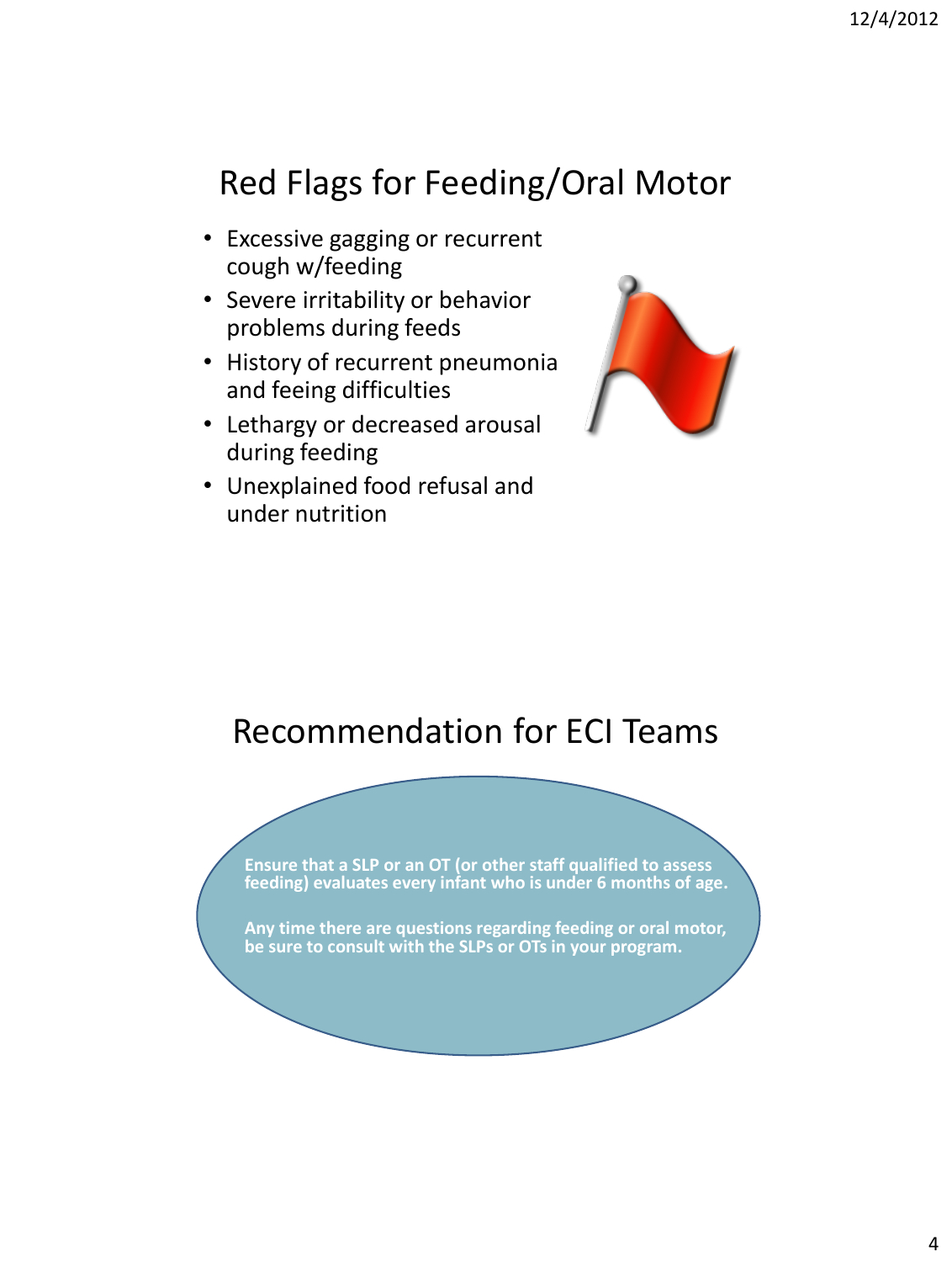#### Important to Remember

- Development in an infant can't be compartmentalized
- In an infant, feeding is related to and dependent on the other developmental areas



### Effect of Overall Tone & Gross Motor Development on Feeding

Mobility develops from a proximal base of stability (middle of the body) toward more distal (farther away from the core of the body) control

- Refined development of oral motor skills is affected if proximal stability is an issue
- Oral stability is dependent upon development of neck and shoulder girdle stability, which are dependent upon trunk and pelvic stability



From Jenny McGlothlin in webinar Assessment & Intervention of Feeding in the Young Infant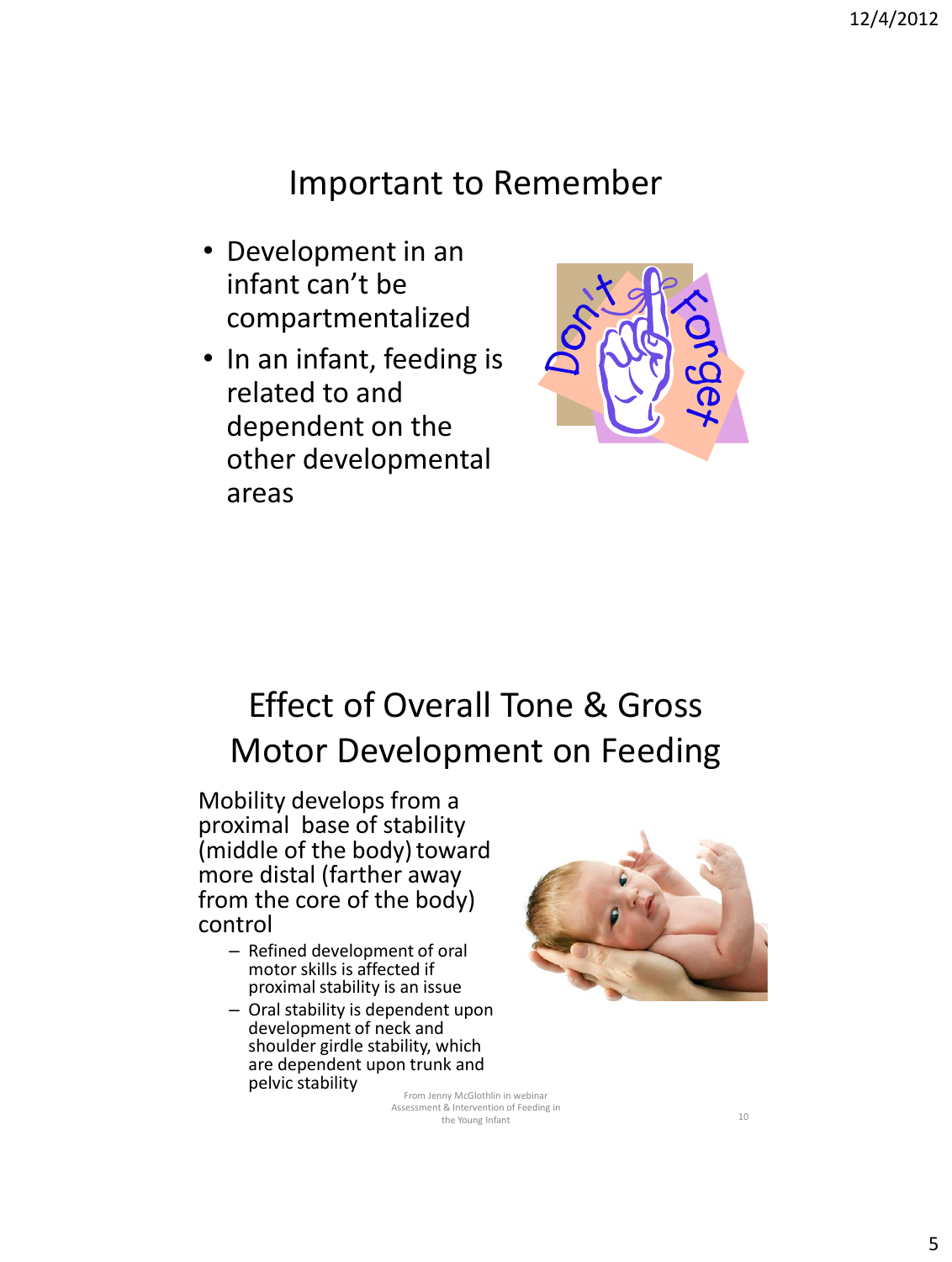# Effect of Overall Tone & Gross Motor Development on Feeding

#### Hypotonia

- Poor postural stability = decreased control of trunk, shoulders, head & neck
- During feeding, the baby may try to compensate by "fixing" in a position or hyperextending (e.g., pulling back shoulders & extending jaw)
- Tires easily and may cease feeding before full



From Jenny McGlothlin in webinar Assessment & Intervention of Feeding in it & intervention of Feeding in<br>the Young Infant 11

#### Body Flat in Supine - Hypotonia



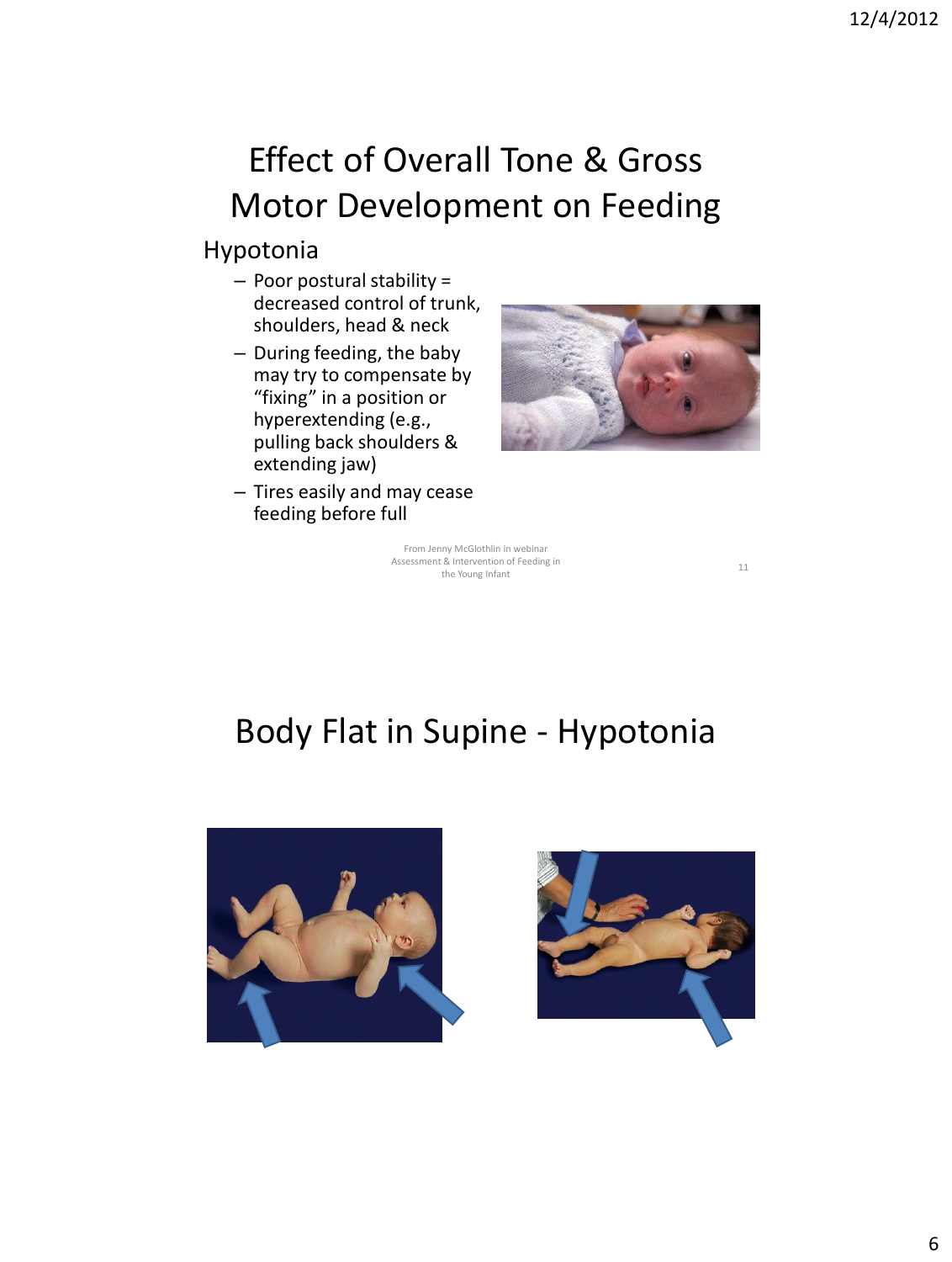# Effect of Overall Tone & Gross Motor Development on Feeding

Hypertonia

- All movements are against increased tension/resistance of muscles
- Tends to fix spine & limit movements to small range
- Tire easily due to increased work

From Jenny McGlothlin in webinar Assessment & Intervention of Feeding in the Young Infant 13

Social Emotional Importance of Feeding



Feeding is the most basic type of nurturing.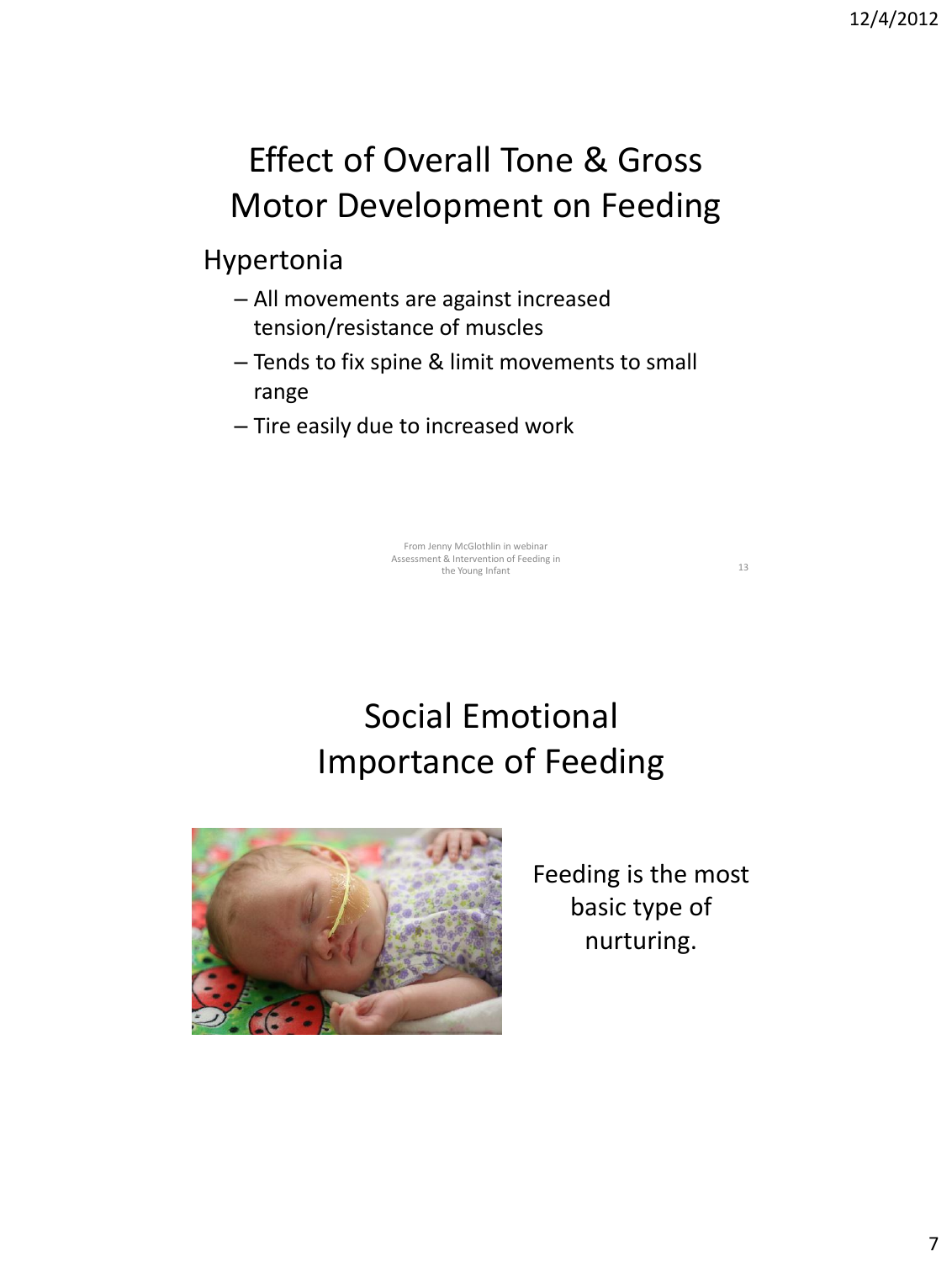#### Evaluation and Assessment

- BDI 2 may identify children who qualify due to feeding difficulties.
- 1<sup>st</sup> three items in Self-Care:
	- –SC4 Smooth Coordinated Suck
	- –SC5 Both hands on bottle or breast
	- –SC7 **Mouths soft foods**

#### Continue with Needs Assessment by asking 3 questions:

- 1. Are the parents concerned about the child's eating?
- 2. Does the child have a medical diagnosis or any structural limitations associated with difficulties in the area of feeding?
- 3. Are there any oral motor indicators of concern?

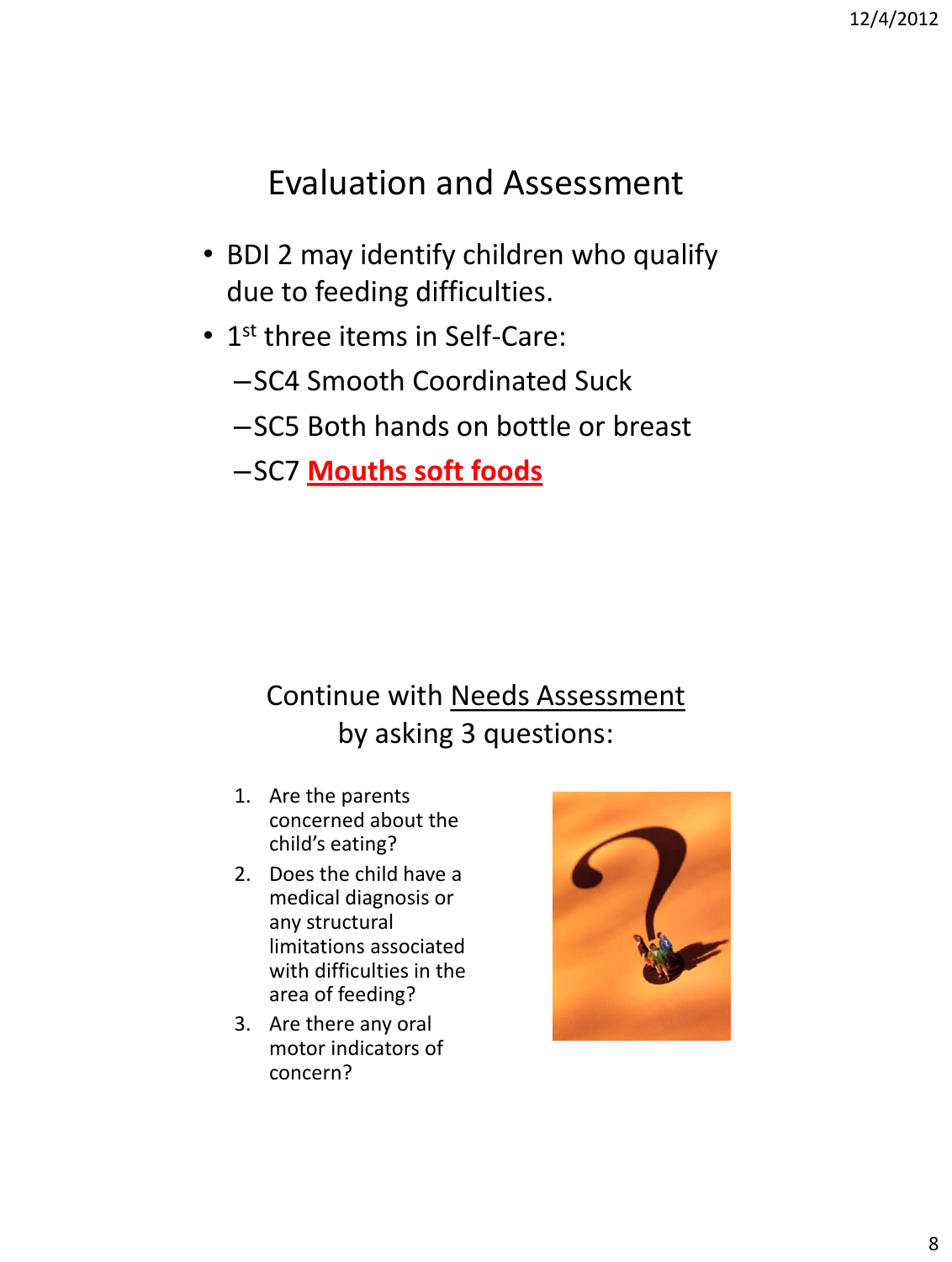#### Continue with Needs Assessment

- 1. Are the parents concerned about the child's eating?
	- *Gather and document detailed information about the concerns.*
	- *History and parent interview*
	- *Observation*
	- *Cultural differences*



#### **Parent Questions** (Examples)

- To help identify the child's unique strengths and<br>needs related to this developmental *i b* help *utentify* the child's unique streng<br>needs related to this developmental area;<br>• Can you tell me a little about the car
- "exas related to this developmental area:<br>"Can you tell me a little about how things are<br>going with your child's fooding? soing with your child's feeding?
- What kinds of foods is your child eating?<br>• What kinds of foods is your child eating?<br>• Do you have any questions
- Mat killus of foods is your child eating?<br>• Do you have any questions or concerns about<br>how your child drinks or eate? how your child drinks or eats?

The problem is the following questions as<br>
1992 Part Park II and the following questions as<br>
1994 Park II and areas parent did not address in the general needs,<br>
2004 Park II and areas parent did not address in the general neeuen aependent upon child's age, apparent needs,<br>and areas parent did not address in the general, open-<br>ended questions) ended questions)

- Has your child ever been tube fed?<br>• What types of a window
- What types of food does your child eat? (probe<br>for breakfast. lunch dinner and l that types of food does your child eat? (probe<br>for breakfast, lunch, dinner and how the food<br>is prepared, e.g., commercial start. is prepared, e.g., commercial strained,<br>blended, etc.) blended, etc.)
- Who are the people who usually feed your<br>child?
- <sup>8</sup> Is he bottle- or breast-fed?
- How is he fed at home, e.g., in your lap, high-<br>b chair, propped on pillow?<br>• Do his lips seem to seal around the ningle failure
- 
- Do his lips seem to seal around the nipple fairly<br>
<sup>•</sup> Do his lips seem to seal around the nipple fairly<br>
<sup>1</sup> well or does it seem like a lot of mill did over the desired seem like a lot of mill<br>out? What kind of nipples do you use?<br>Nout how long does it take to feed you
- About how long does it take to feed your child?<br>• Does your child seem to have four child?
- ". Does your child seem to have favorite foods?"
- (note texture, taste, temperature preferences) • Does your child seem to dislike certain foods?<br>(note texture tasks) not the factor of the factor of the texture tasks.
- (note texture, taste, temperature dislikes) Are there any other important aspects of your<br>child's feeding or driptionte there any other important aspects of your<br>child's feeding or drinking that I have not<br>asked that you feel are important for asked that you feel are important for us to<br>know?

[IMPORTANT: If the parent answers positively to any<br>of the following auestions, the child should if any that ONTAINT: if the parent answers positively to any<br>of the following questions, the child should be referred<br>to a physician if this has not have of the following questions, the child should be referred<br>to a physician if this has not been evaluated.<br>Intervention and assessment strategies Intervention and assessment strategies will be depen-<br>Intervention and assessment strategies will be depen-<br>dent upon medical findingel dent upon medical findings] Does your child:

- 
- body your child:<br>• Have any medical problems that you are aware<br>of that could interfere with feeding? of that could interfere with feeding?
- Have frequent respiratory or breathing prob-<br>lems? • Cough or gag a lot during feeding?
- Ever vomit during or after feeding?<br>• Ever vomit during or after feeding?
- 
- **Example 19 and Secure 19 and Secure 19 and Secure 19 at 20**<br>• Usually get extra fussy or irritable after he has<br>• Have any known or a eaten?<br>• Have any known or suspected food allergies or<br>sensitivities? Does anyone in your fem.
- are any known or suspected food allergies or<br>sensitivities? Does anyone in your family<br>have food allergies? have food allergies?
- Has your child seen a doctor for any of these<br>concerns? concerns?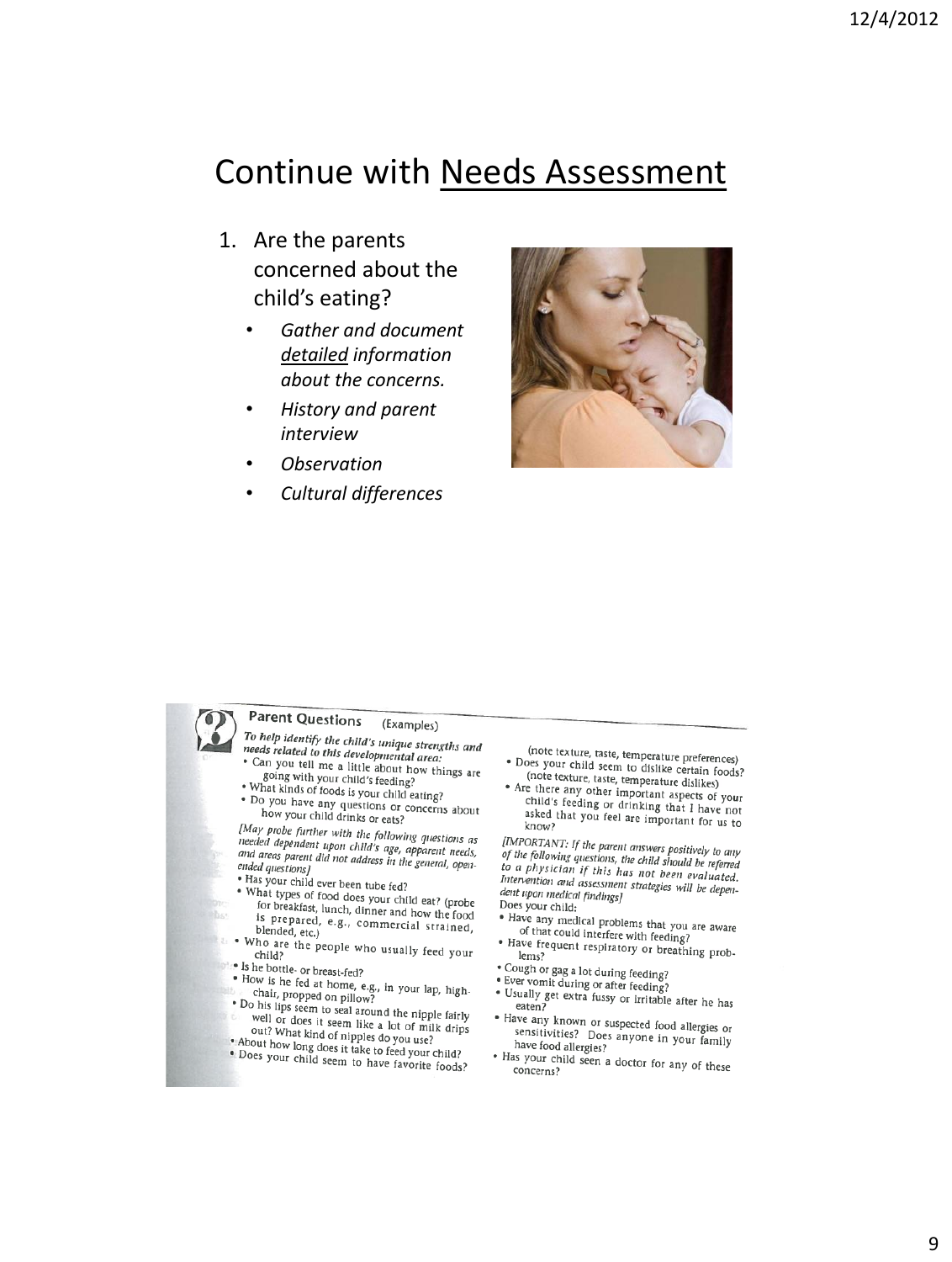#### Response to Feeding

If possible, allow caregiver to feed, and then take a turn feeding so you can observe directly.

- State control
	- Is baby able to maintain calm state throughout feeding? Does baby start out or become disorganized?
- Behavioral Response
	- Do you notice any stress signals? Does baby appear to be satisfied after feeding (goes to sleep or appears calm/happy)?<br>**From Jenny McGlothlin in webinar**<br>Assessment & Intervention of Feed



Assessment & Intervention of Feeding in the Young Inf

#### Assessing Infant Cues

#### **Stress Signs: Moderate**

- Sighing
- **Sweating**
- Trembling (jaw/limb)
- Facial grimacing
- **Straining**
- Bowel movements
- Multiple swallows
- Sneezing
- Startling
- Hiccups
- **Gasping**
- Falling asleep
- Averting gaze
- Increasing hyper/hypotonicity
- Yawning
- Squirming or increased activity level

#### **Stress Signs: Major**

- **Coughing**
- Spitting up
- Arching/posturing of trunk or extremities
- Changes in vital signs
- Changes in color
- Respiratory pauses or breath holding
- **Choking**
- **Gagging**
- Irregular respiration
- **Bradycardia**

From Jenny McGlothlin in webinar Assessment & Intervention of Feeding in the Young Inf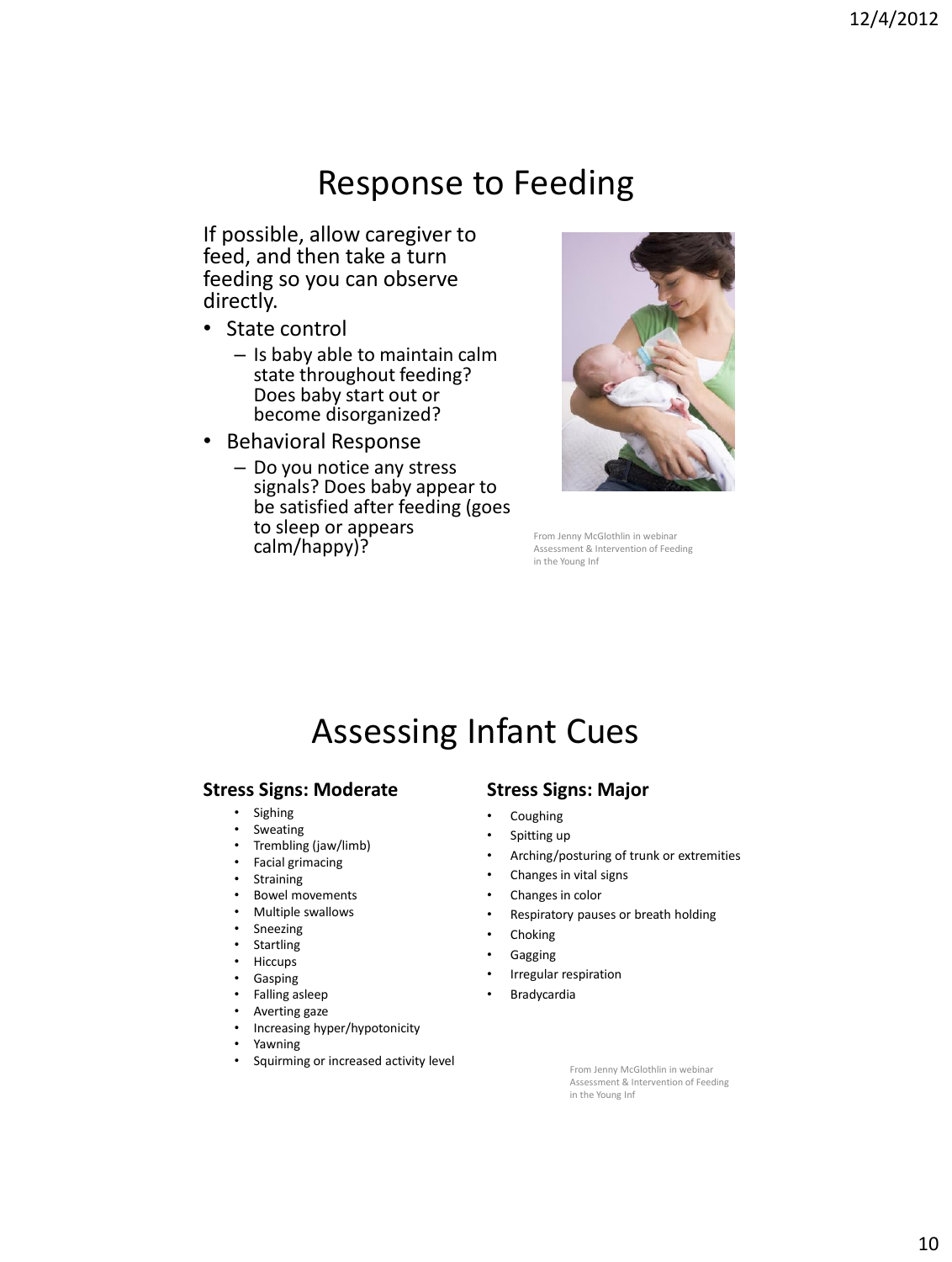#### Cultural Differences

Cultural differences and expectations must be considered in all developmental areas when evaluating young children. The next two slides are summaries of studies about cultural differences regarding feeding. The full citations are provided in the reference list.



#### Cultural Differences

"Health professionals are faced with a growing challenge to appreciate the cultural beliefs influencing infant feeding practices for both recent immigrants as well as for resident US ethnic groups. Discussions regarding infant feeding often are the initial interaction between clinician and mother and, as such, are important in building a foundation of trust and rapport necessary for successful well child visits leading to optimal development of the infant through childhood." (Pak-Gorstein, S., et al., 2009)



From Jenny McGlothlin in webinar Assessment & Intervention of Feeding in the Young Inf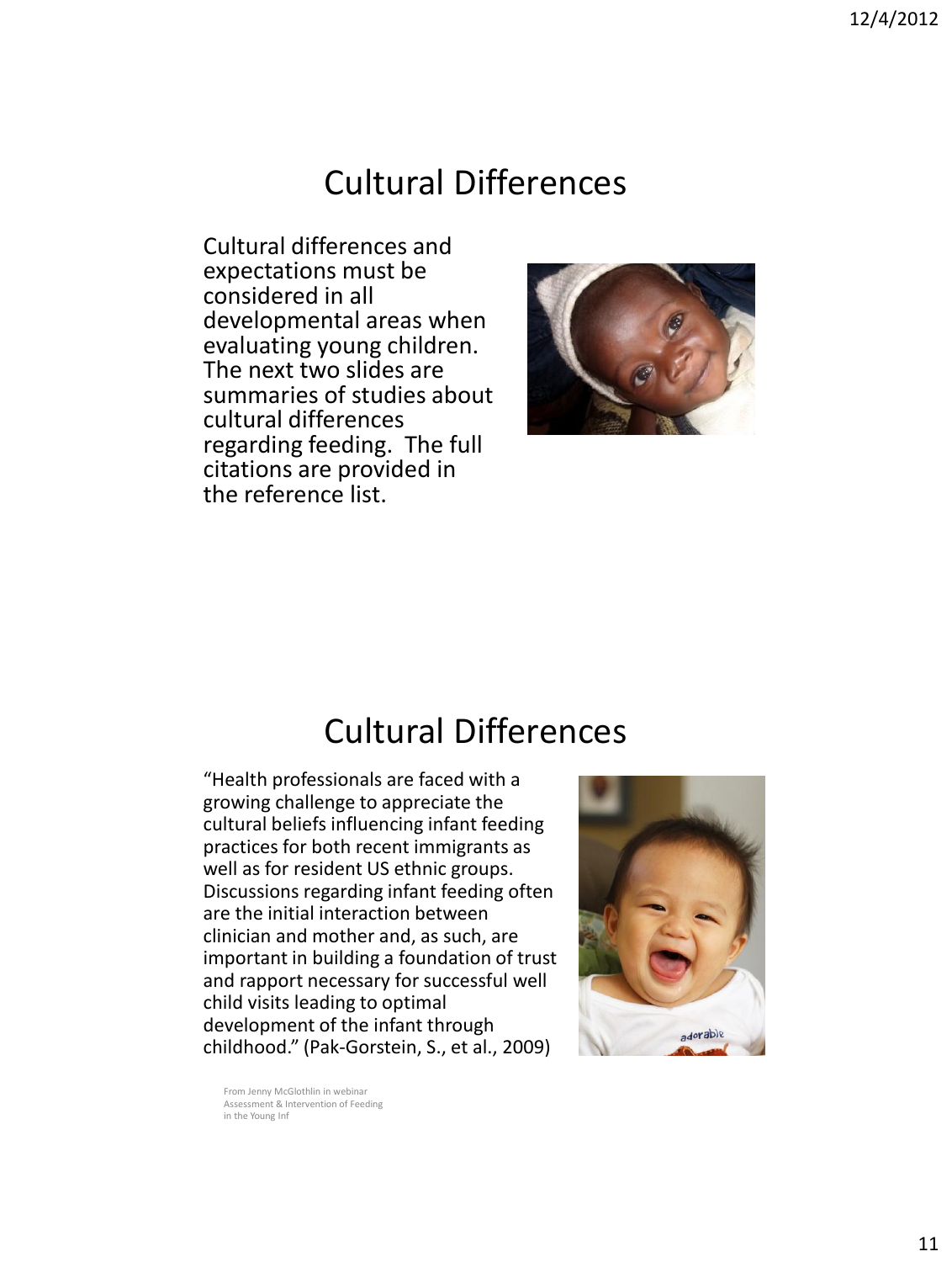#### Cultural Differences

Authors investigated whether Asian-Indian (AI) mothers who immigrate to the US change their infant feeding beliefs from those held in India, and how the infant feeding beliefs of Anglo-American (AA) mothers differ from those held by Asian-Indian-American (AIA) mothers. Survey responses from 141 AA mothers and 133 AIA mothers living in the southeastern US, and 101 AI mothers living in Coimbatore, India, were presented. The mean ages of the ethnic groups were similar, all 3 groups were relatively well educated, and the AIA mothers had lived in the US for a median of 5.9 years. The infant feeding beliefs of the Asian-Indian-American (AIA) and Asian-Indian (AI) mothers indicate that they are especially in need of services provided by dietitians and other health care providers. Otherwise, differences in beliefs were found between the 3 groups, except that all 3 groups believe that a baby should not take a bottle to bed. (Kannan S, et al.,1999)

> From Jenny McGlothlin in webinar Assessment & Intervention of Feeding in the Young Infant

#### Continue with Needs Assessment

- 2. Does the child have a medical diagnosis or any structural limitations associated with difficulties in the area of feeding or oral motor?
	- *Review the first 7 slides of the archived webinar Clinical Skills for Assessment and Intervention of Feeding in the Young Infant, Part 1.*

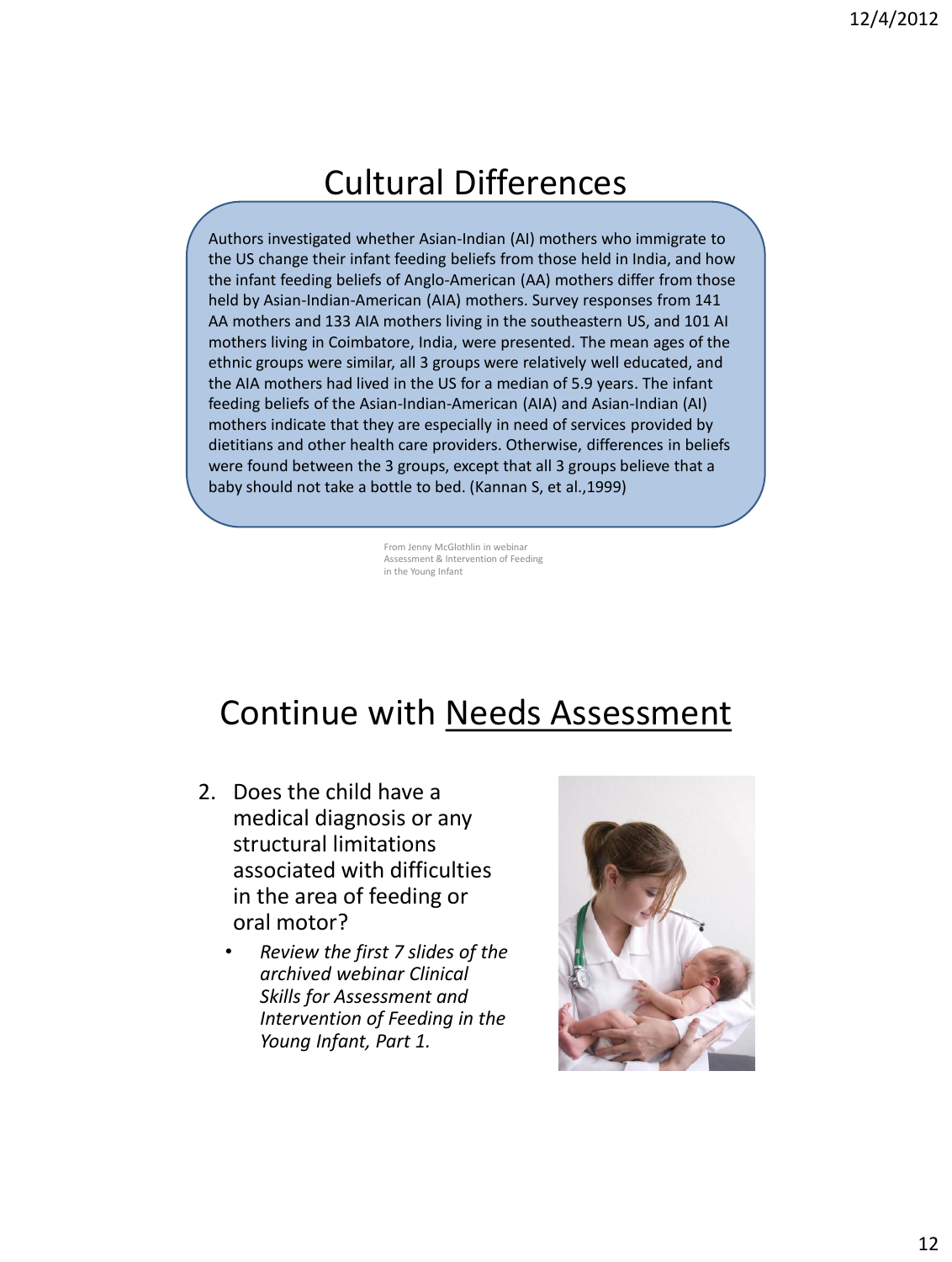### Factors that Limit Feeding Skill Development

#### **Structural limitations**

- **Oral-Facial** (Choanal Atresia, Cleft Lip/Palate, Micrognathia, Macroglossia, Dental Malocclusions, Short Lingual Frenulum)
- **Gastrointestinal** (Esophogeal Stricture, Pyloric Stenosis, Esophogeal Atresia, Anal Atresia, Tracheoesophageal Fistula, Congenital Diaphragmatic Hernia, Hiatal Hernia, Short Bowel Syndrome)
- **Respiratory and Cardiac**  (Tracheomalacia, Laryngomalacia, Pulmonary Atresia/Stenosis, Aortic stenosis, etc.)



From Jenny McGlothlin in webinar Assessment & Intervention of Feeding in the Young Infant 25

#### Factors that Limit Feeding Skill Development

#### **Physiological limitations**

- Oral-Pharyngeal (aspiration)
- Gastrointestinal (Gastroesophageal Reflux-GER, Esophagitis, Esophageal Dysmotility, Achalasia, Stomach Motility disorders, Delayed Gastric Emptying, Dumping Syndrome, Chronic Intestinal Pseudo-obstruction, Hirschsprung's Disease, Diarrhea, Constipation)
- Respiratory-Cardiac (Bronchopulmonary Dysplasia, Scoliosis/Kyphosis, Hypotonia/Hypertonia, Congestive Heart Failure)

From Jenny McGlothlin in webinar Assessment & Intervention of Feeding in the Young Infant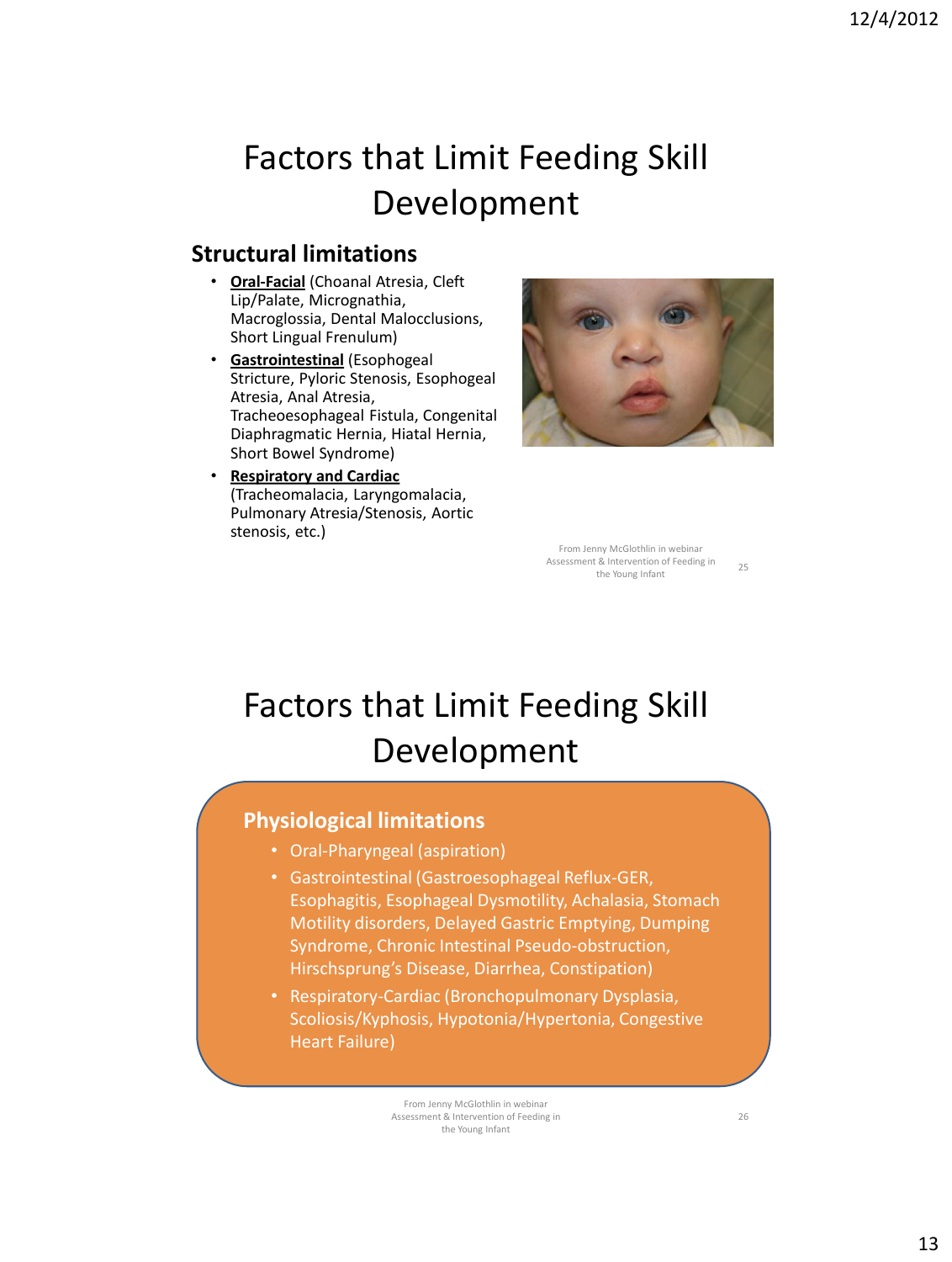#### Continue with Needs Assessment

- 3. Are there any oral motor indicators of concern?
	- *Habitual open mouth*
	- *Tongue protrusion*
	- *Low tone*
	- *Other (see your SLP or OT for further information about indicators in this area)*



#### Continue with Needs Assessment

If the answer to any of the 3 questions is "Yes", the child may need intervention, and a specialist should take a closer look.

If the answers to the 3 questions are "no", there is probably not a need for intervention even though the child has a qualifying score on the BDI2.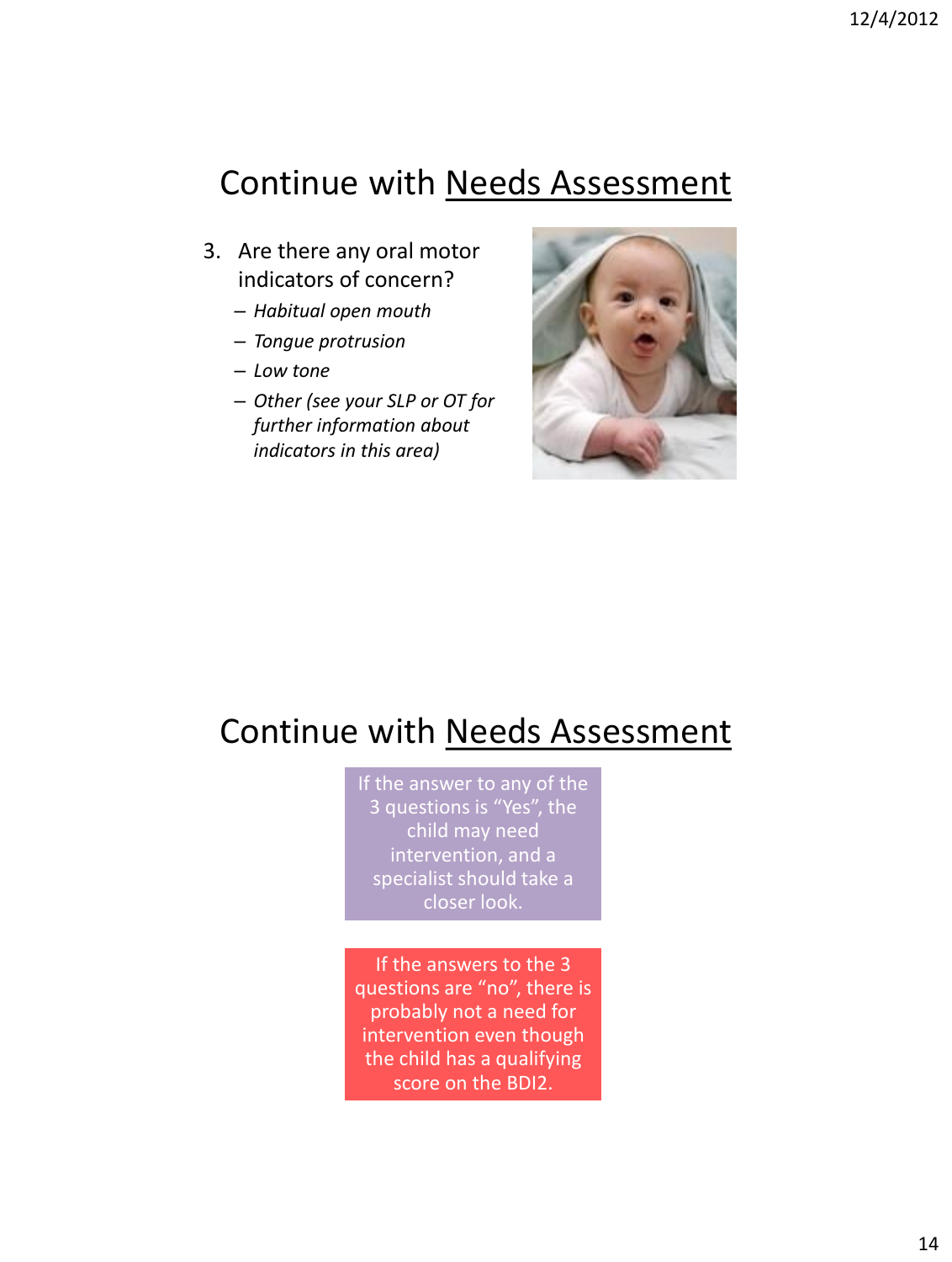# Writing the IFSP for a young infant with Feeding Concerns

|            |   |   | <b>Meal Times</b>                                                                                                                                                           |             |
|------------|---|---|-----------------------------------------------------------------------------------------------------------------------------------------------------------------------------|-------------|
| X          | x | X | What do meal times look like for your child?<br>Is there anything difficult or special about meal times?<br>(adaptive/self-help, motor, social-emotional and communication) |             |
| $\sqrt{2}$ |   |   |                                                                                                                                                                             |             |
|            |   |   | RAY<br>$h\nu$                                                                                                                                                               | $\sqrt{48}$ |
|            |   |   | W FU<br>nours<br>$A \cap \mathcal{C}$                                                                                                                                       |             |
|            |   |   |                                                                                                                                                                             |             |
|            | X | x | How does your child let you know when he/she is hungry or<br>thirsty, what he wants and when he is finished?<br>(communication, adaptive/self-help and cognitive)           |             |
|            |   |   |                                                                                                                                                                             |             |
|            |   |   |                                                                                                                                                                             |             |
|            |   |   | 180005                                                                                                                                                                      |             |
| nw         |   |   | 4a                                                                                                                                                                          |             |
|            |   |   |                                                                                                                                                                             |             |

DARS ECI Sample IFSP 7/2/12

#### **Writing the IFSP for a young infant with feeding concerns**

- An outcome can be written to target the feeding concerns.
- The family wants the feedings to go faster, and they want to feel confident that he is getting the required calories.
- The outcome might look like…